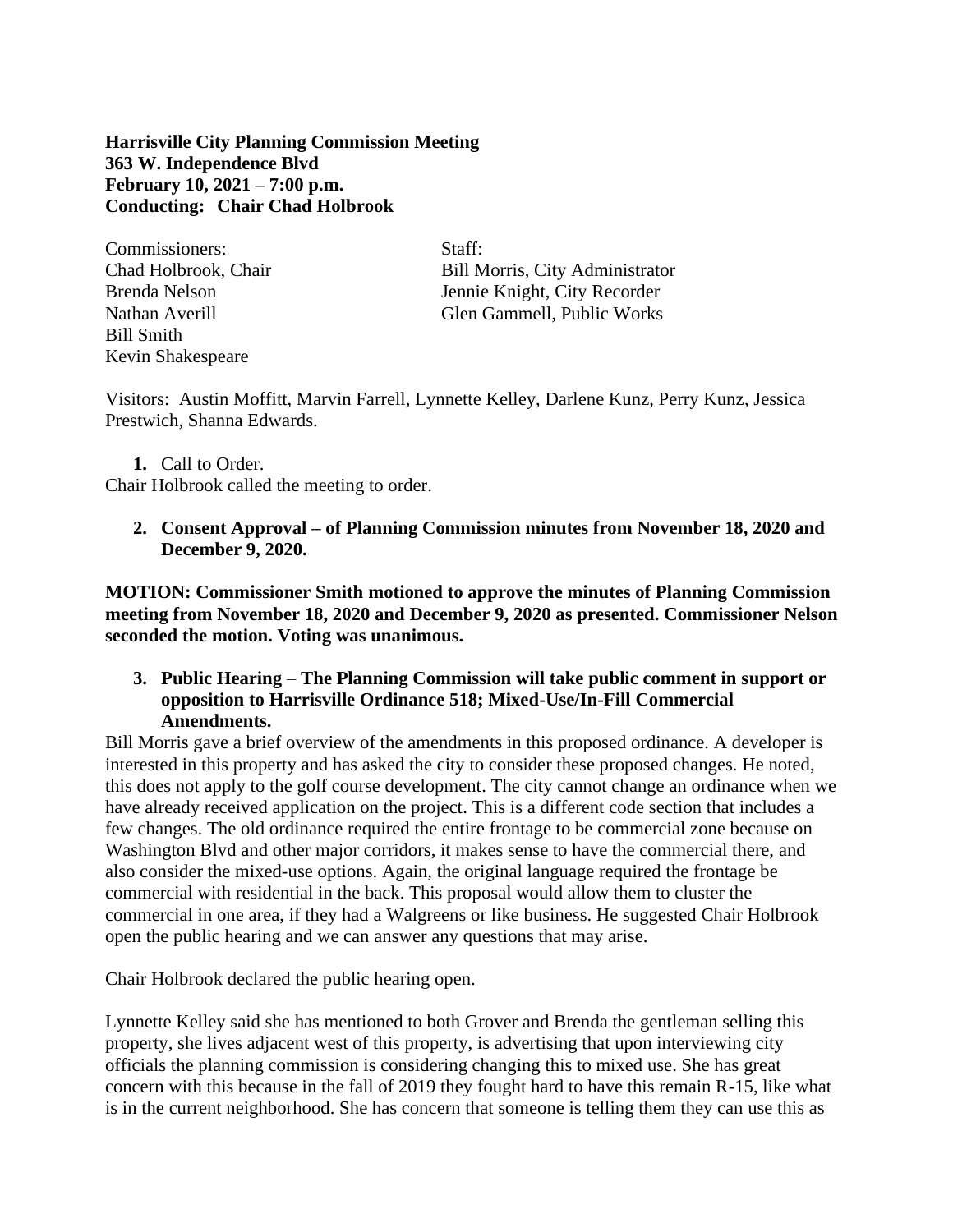high-density housing along their fence line. Chair Holbrook closed the public hearing.

Commissioner Nelson asked for a map of the area to be displayed. Bill Morris pointed out the Mixed-Use Map and explained any area in pink on this map can be potential considered for Mixed-Use. He used an example of areas that have commercial on the first level with residential above on subsequent levels. This proposed change would allow the clustering of commercial in one area, but maintaining the same amount of commercial space. As it stands with the frontage requirement, they could not fit a Walgreens along the frontage. On the General Plan Map, this area is proposed commercial, but that is not the current zoning. Also, the developer has considered donating a large portion of this as a park, which open space can count towards commercial, with the residential element being townhouses. Bill Morris agreed the way this is advertised in the MLS listing is incorrect. The developer came to the project review committee to ask if they could cluster the commercial rather than have it along the frontage. Commissioner Averill pointed out this would then allow residential along the frontage. Bill Morris said yes, with a large portion being open space.

Chair Holbrook said everyone on the Planning Commission takes their communication with people very seriously to avoid that type of communication.

Lynette Kelley pointed out the yellow area on the map to the east of her house floods any time there is precipitation and her neighbor's house flooded once. Bill Morris said there are not proposed site plans yet but what they are proposing that wetlands area be a park, leaving the dead end at 1300 North, but they might tie into 1400 North and have that go through to Washington with a Walgreens or something. That is what entices us with this development, to keep this area as a park, but we must make some concession which would allow them to have higher density on the south end of the development.

#### **4. Discussion/Action/Recommend – to recommend Preliminary approval of Ashlar Cove Subdivision located at approximately 1100 North 325 West.**

Chair Holbrook asked the commissioners if they have had time to review the engineer's memo. Bill Morris said there are a lot of engineering issues that need to be resolved before any final approval application will be considered. The property is already zoned RE-15 and they are proposing a 23-lot subdivision. The city engineer recommended preliminary approval subject to the 29 outlined items.

Commissioner Averill asked if they are replacing the existing cul de sac on the south where they are tying in. Glen Gammell said the cul de sac in the proposed subdivision will be built to the current standard with the new widths. Commissioner Nelson asked for a legal opinion from Bill Morris. Bill Morris said he is okay with granting preliminary approval but that the developer work through the 29 items before applying for final approval. There cannot be any outstanding issues for final approval. Commissioners agreed these issues need to be resolved. Commissioner Smith expressed concern with the secondary water requirement with reference to Bona Vista's service letter. Commissioner Nelson reminded commissioners the developer will be building an irrigation pond with secondary system that will be turned over to the city, like the golf course. Chair Holbrook pointed out the city engineer is okay with preliminary approval. Bill Morris suggested a sample motion would include being subject to the engineer's memo and commitment to serve letters from Bona Vista, Central Weber Sewer, North View Fire, and UDOT.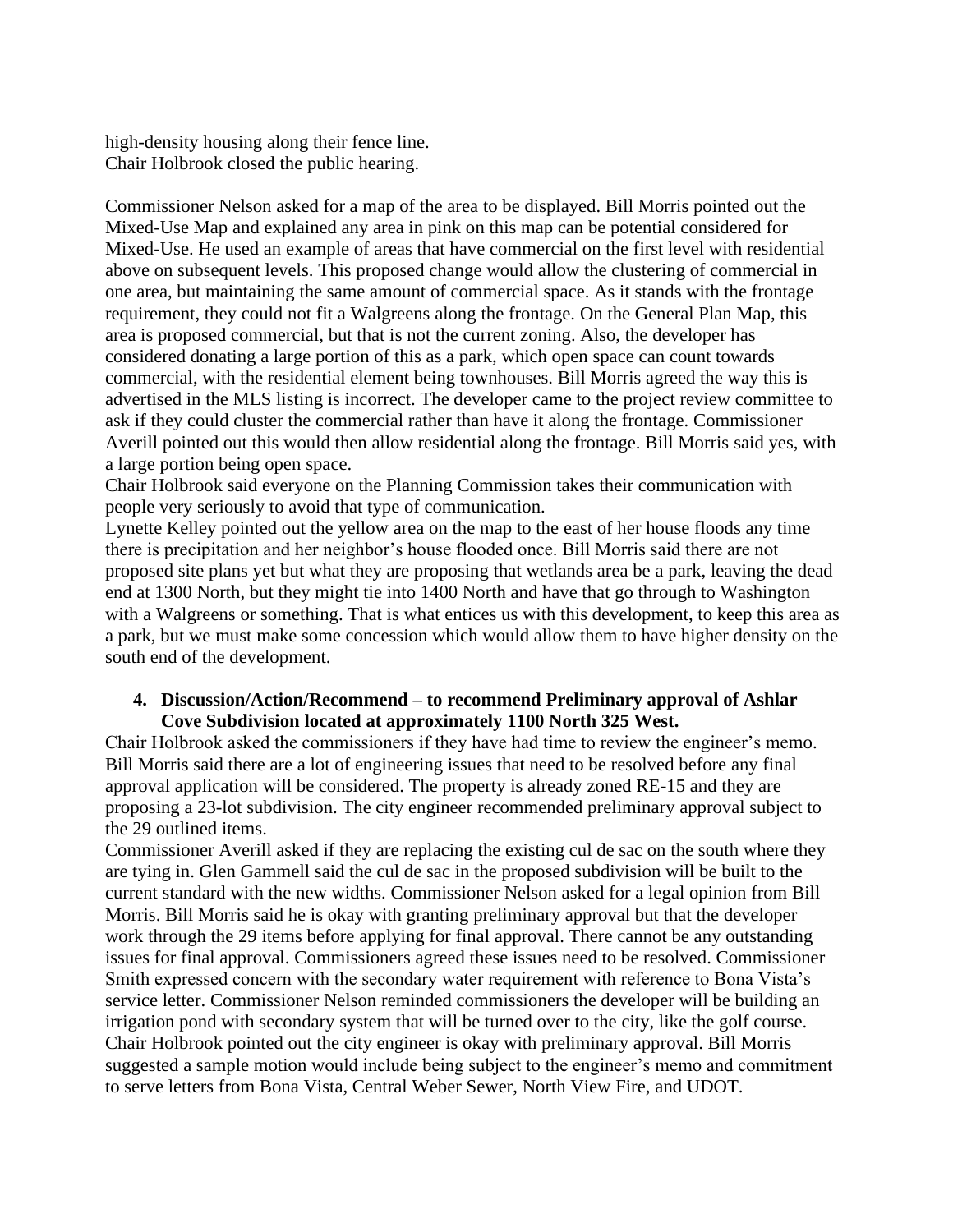**MOTION: Commissioner Averill motioned to recommend preliminary approval of Ashlar Cove Subdivision located at approximately 1100 North 325 West subject to the engineer's memo and will serve letters from the applicable utilities and that all items need to be resolved before coming back for final approval. Commissioner Shakespeare seconded the motion. Voting was unanimous.**

#### **5. Discussion/Action/Recommend – to grant Conditional Use Permit for Jason Richards located at 1011 W 1650 N for ATV/UTV repair business as a home occupation.**

Bill Morris explained this applicant would like to run a small ATV/UTV repair business out of their shop and since they will have customers coming and going from their house, they need a conditional use to mitigate the effect on the residential neighbors. There are two ideas that compete but are not exclusive; the neighbors live in a residential area, but to get a small business started is really hard. If they able to do some small business out of their home, they can get a jump start on having a business. As long as they do not interfere with the residential neighborhood. Bill Morris reviewed the application requirements. Commissioner Averill asked if ATV/UTV's are considered vehicles, which are not allowed under the home occupation regulations. Bill Morris pointed out home occupations are allowed in accessory buildings and said the commissioners can make the interpretation of whether ATV/UTV's are considered vehicles, he is fine either way.

Chair Holbrook suggested limiting the hours to reduce the impact to the neighbors, saying 10pm is too late for customers to come drop off their ATV/UTV's. The map and location of the proposed conditional use was displayed. Jason Richards said he had his neighbor with him who gave his okay with this business. Chair Holbrook asked what type of equipment will be used for work. Jason Richards said he uses cordless tools and he has an insulated shop as well. Chair Holbrook said most business hours would end by 7pm, and asked if those would be the hours customers will drop off their machines. Jason Richards said people will not come later than 8pm. Realistically he does not work that late. He also does not get home earlier than 5pm so no one will drop off their machines before that.

Chair Holbrook asked if commissioners had any additional concerns. Commissioner Shakespeare asked about delivery of the machines, if someone is picking up a machine, he does not want the test driving them up and down the street. Jason Richards said he does not drive his own up and down the street and will not allow that. He said customers can pick up and drop off with a trailer but he will not allow them to drive on the road. Chair Holbrook suggested that be a condition of approval; no test driving of vehicles. Jason Richards said he also will not allow trailers to be left, and will have no outdoor storage. Bill Morris said everything must be contained in an enclosure. Chair Holbrook said his application includes up to three machines at a time. Jason Richards said that is excluding his own machines and vehicles; he can fit up to three more, but does not intend to have that many at one time. This is just a side job to make a little extra money.

Chair Holbrook asked if there is any exterior lighting. Jason Richards said no, but he will be installing a security light. His neighbor already has motions sensor lights. Bill Morris asked how he will handle hazardous materials. Jason Richards said he either takes this to the transfer station or to O'Reilly Auto Parts. He does not store a large quantity of oil and fluids. When he completes work on one machine, he disposes of the fluids.

## **MOTION: Commissioner Nelson motioned to approve the Conditional Use Permit for Jason Richards for home occupation located at 1011 W 1650 N for ATV/UTV repairs with the**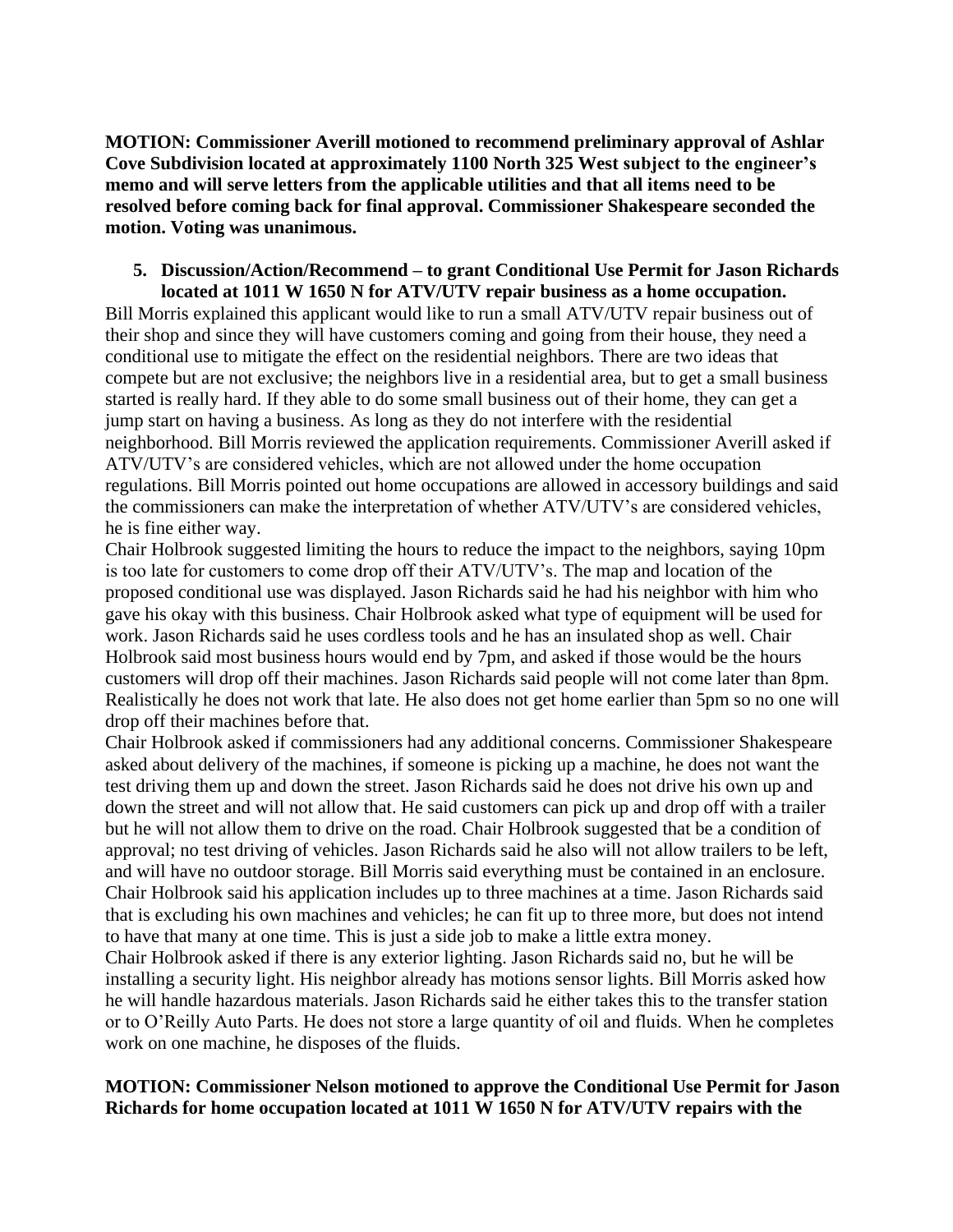**following conditions: no test-driving machines through the neighborhood, drop off between 5-8pm; weekends included, legally disposing of hazardous material, no more than three customer machines, with the determination that ATV/UTV's are not vehicles, and no outdoor storage of customer equipment/machines. Commissioner Smith seconded the motion. Voting was unanimous.**

Bill Morris explained the 10-day appeal period and said once that is complete staff will write up the conditional use permit and he can sign and apply for a business license.

## **6. Discussion/Action/Recommend – to recommend adoption of Harrisville Ordinance 518; Mixed-Use/In-Fill Commercial Amendments**.

Chair Holbrook opened up additional discussion by commissioners on the proposed ordinance. Marvin Farrell asked for permission to give public comment, saying he had difficulty connecting to the meeting. Chair Holbrook granted him an opportunity to give public comment.

Marvin Farrell said he did not have time to review the entire ordinance but has concern with limiting the 150-foot commercial requirement and asked if that is a setback. Bill Morris said the old ordinance required the frontage to be commercial and with the proposed change, this sets the scope and minimum depth at 150 feet. When staff was reviewing this ordinance and with UDOT access requirements, parking allowance, and having a small business, the 150 feet might not even be large enough. Marvin Farrell said if the city is trying to entice commercial, North Ogden has smaller businesses that sit less than 150 feet, he would like to see smaller businesses allowed. He used the car wash in North Ogden as an example, with limited parking, and a good business. Bill Morris asked for suggestions as to how to address this; we want to make sure we cover this. Marvin Farrell suggested a conditional use. Bill Morris suggested making this an average depth of 150 feet rather than a minimum. Marvin Farrell also said he would like to increase the three-story minimum, possibly allow higher, since Harrisville does not have as much commercial. He farms and likes ground, but he said if we do this right, with good planning, this could be beneficial for the city. Bill Morris said there is push back from the fire district, they cannot accommodate anything higher than three stories. That is also not a proposed change in this ordinance. Marvin Farrell said he has concern with the irrigation and storm water in this area and asked where is water will be going. He suggested there needs to be an easement for secondary water lines.

Bill Morris said another item for consideration is the commercial uses and whether to allow recreation as a commercial element. There have been some concerns with what is recreation, and if the develop builds a pickle ball court, or things that must generate money, could they be considered part of the commercial element. He asked for commissioners' thoughts. Commissioner Averill suggested monetized recreation could be considered commercial. Bill Morris said if the open space is given to the city for development or would we consider allowing credit for providing an amenity. Commissioner Nelson asked if that would keep them from providing those fitness/recreation services. Bill said fitness/recreation could also be considered a personal service. Commissioner Averill again said he would like to monetize the recreation. If a walking path is developed, with public access, that is open space and tied to the residential use, rather than the commercial use. Bill Morris said his thought was more like indoor soccer facility as monetized recreation. He can also see the developer's side, which saves the city money as well with the installation of recreational facilities.